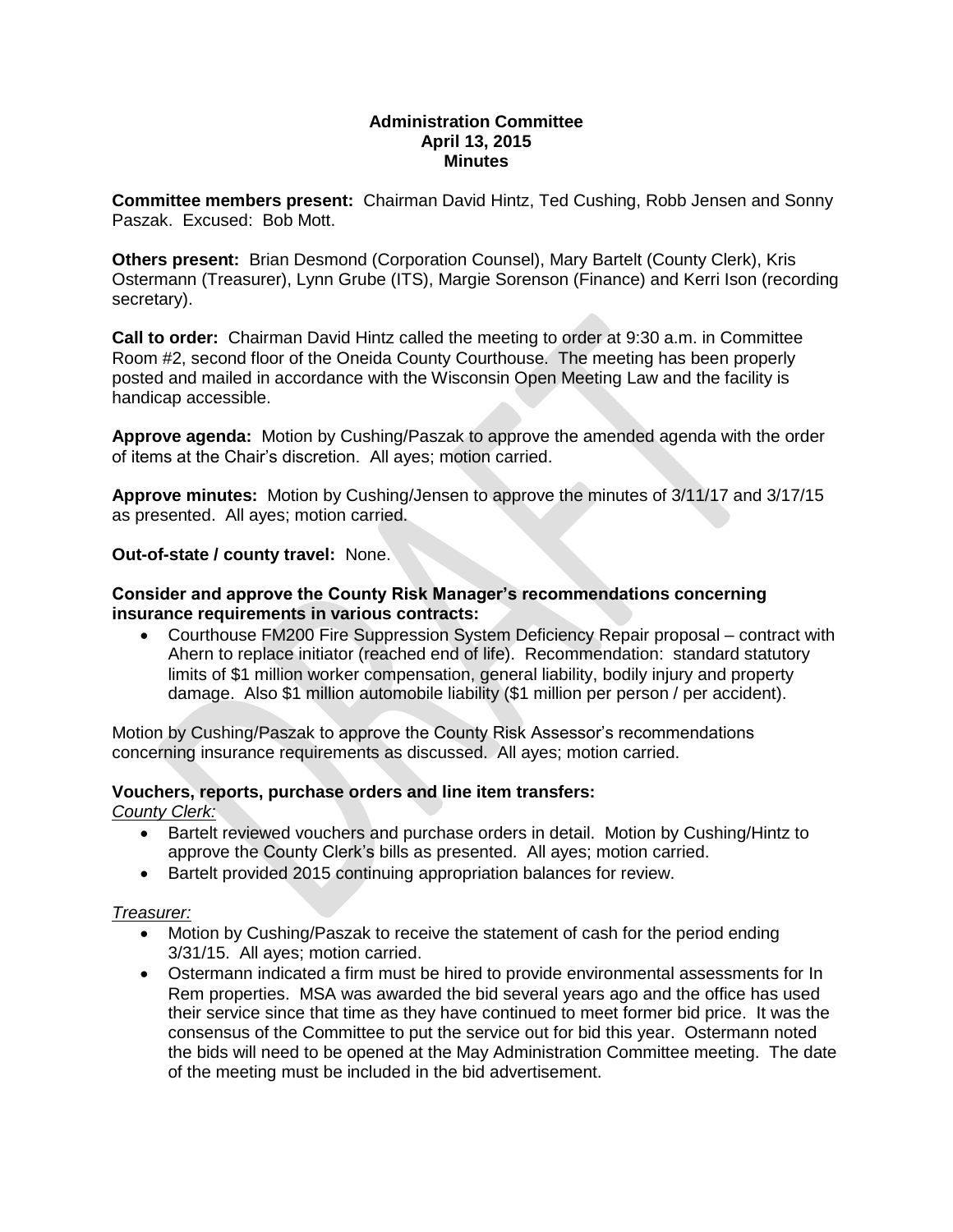Motion by Jensen/Paszak to approve the Treasurer's vouchers as presented. All ayes; motion carried.

# *ITS:*

- Motion by Cushing/Paszak to approve the ITS bills as presented. All ayes; motion carried.
- Motion by Cushing/Paszak to approve the blanket purchase orders as presented. All ayes; motion carried.
- Motion by Jensen/Cushing to approve the ITS line item transfer(s) as presented. All ayes; motion carried.
- Grube conducted an analysis of telephone invoices and provided a worksheet of credits due from Frontier Communications and subsequent negotiated offer for these credits. Grube reviewed in detail. Lengthy discussion followed. Motion by Cushing/Paszak to accept the ITS recommendation to ask Frontier for a \$9,935.57 check for credits due Oneida County. Discussion followed. All ayes; motion carried. Grube also provided a spreadsheet showing anticipated annual savings and discussed in detail. She will continue to work on additional savings and disconnecting lines which are no longer viable. Lengthy discussion followed. Departments will be charged per phone and licenses.
- Grube provided recommendation for purchasing I-pads for County Board Supervisors. She recommends providing devices but wait to add Citrix. County email will be provided along with email archive services. Annual recurring cost (without cell service) is \$22 per device. Grube suggested making the device cellular capable and believes the cost of Verizon service can be negotiated. Lengthy discussion followed. Longevity of device is approximately five years. UWEX agreed to assist with training. Additional information was requested regarding potential benefits to using devices and potential savings in paper costs. Discussion followed.

# Recessed for two minutes.

 Grube polled members of her IT Association regarding posting County Board meetings on their county websites and provided informational spreadsheet for review, noting most use an off-site video service. Grube showed (via Internet) how several counties provide this type of service. Discussion followed regarding the goal of providing this service (archival of meetings, link for someone who is unable to attend a meeting, audio only), benefits, affordability, and whether or not an editor is needed, etc. Committee felt the County should look at a basic model and include cost of editing services. Grube will continue working on the topic and report back at a future meeting. Discussion continued.

Cushing excused at 11:01 a.m.

# *Finance:*

- Motion by Jensen/Paszak to approve the Finance Department's vouchers and blanket purchase orders as presented. All ayes; motion carried.
- Motion by Cushing/Paszak to approve the 2015 line item transfers for Land Conservation-AIS Program and Social Services as presented. All ayes; motion carried.
- Sorenson provided written response from North Central Wisconsin Regional Planning Commission (NCWRPC) regarding assistance with the County's long-range plan (LRP) indicating they would not be able to help. Feldman (UWEX) indicated it would be a good